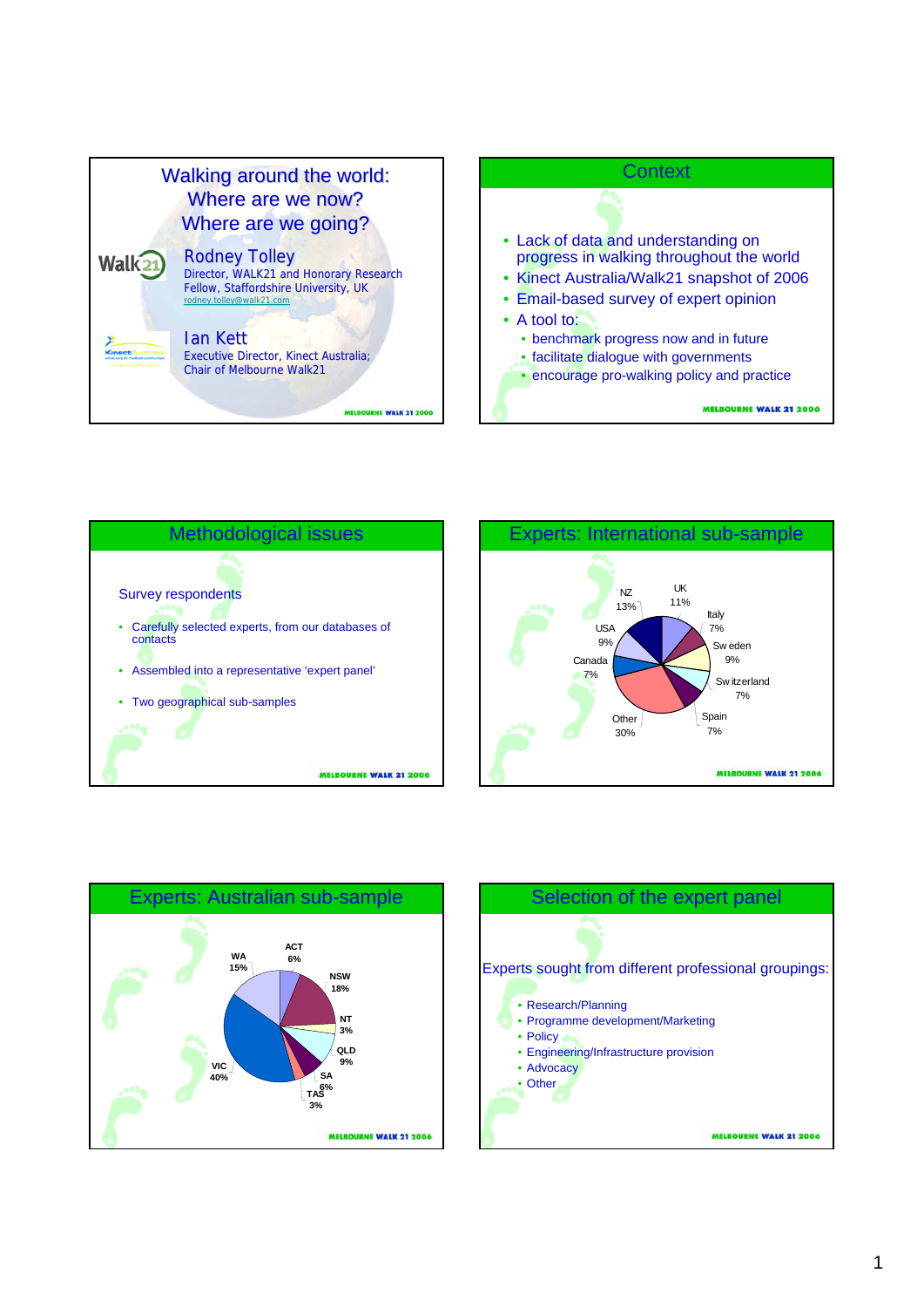









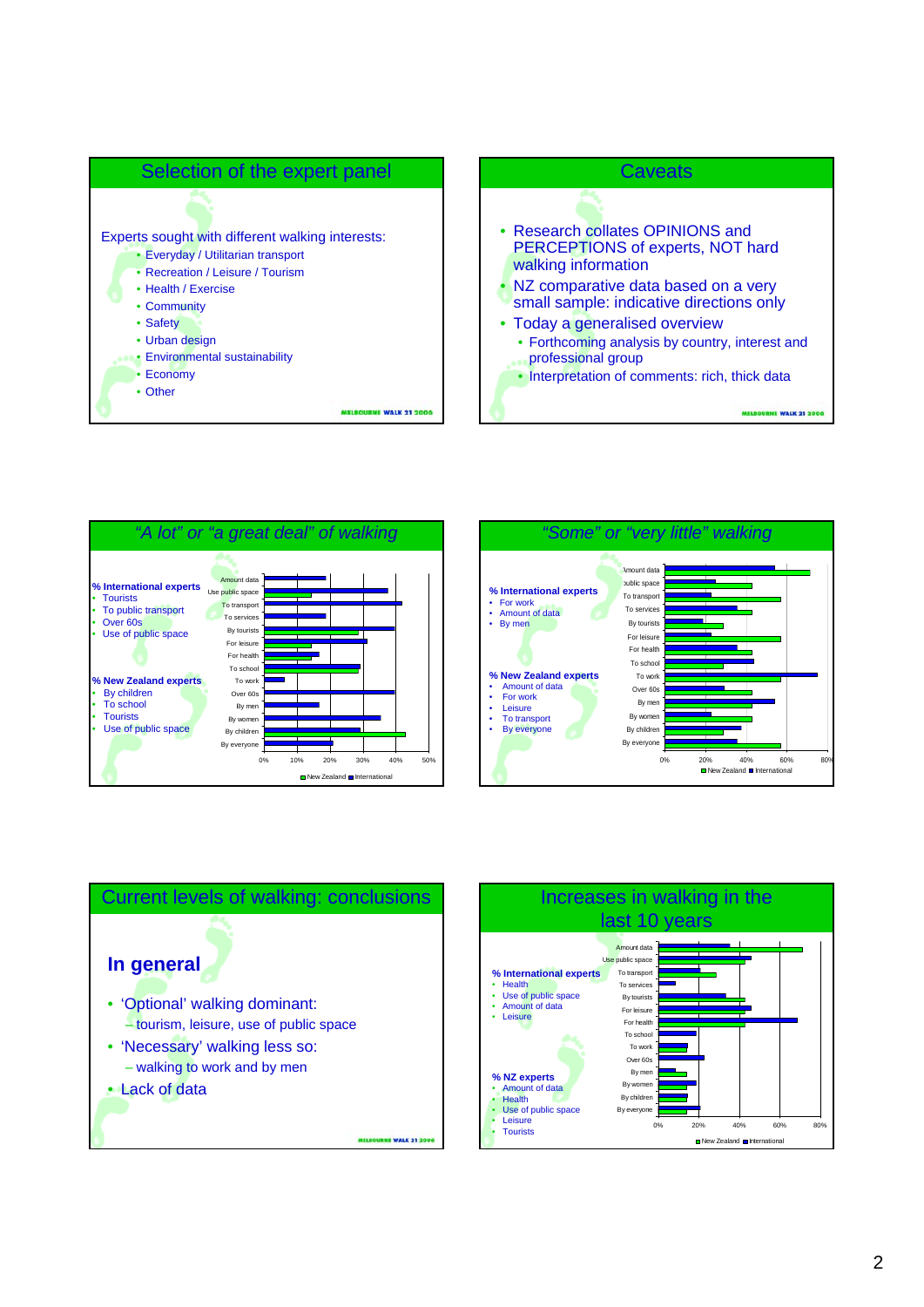









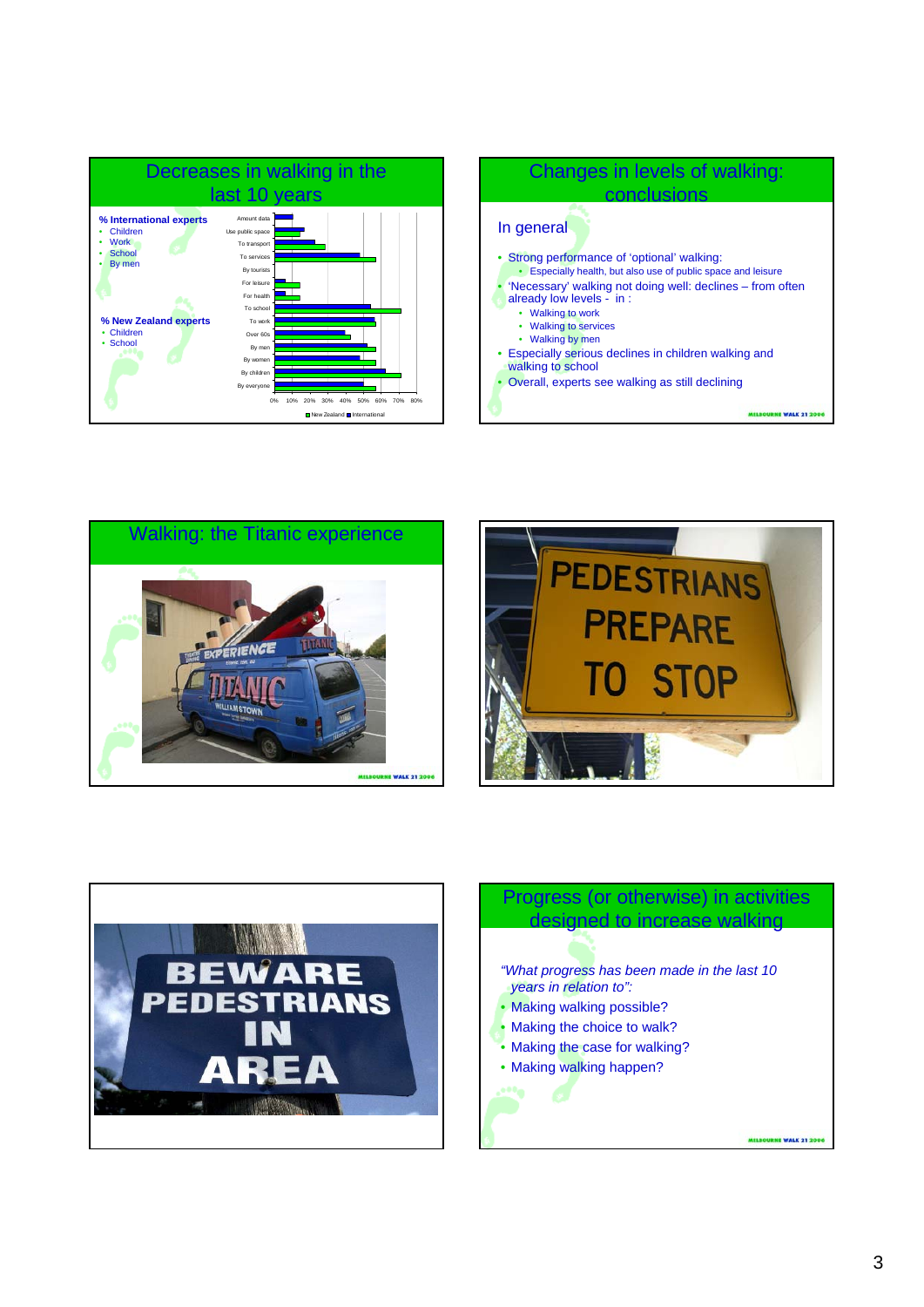











Making it possible

• Some issues improving and some getting worse

### Making the choice, case and happen

- Strong positive progress
- Few categories worsening: indicates little prior activity?
- Much more activity in NZ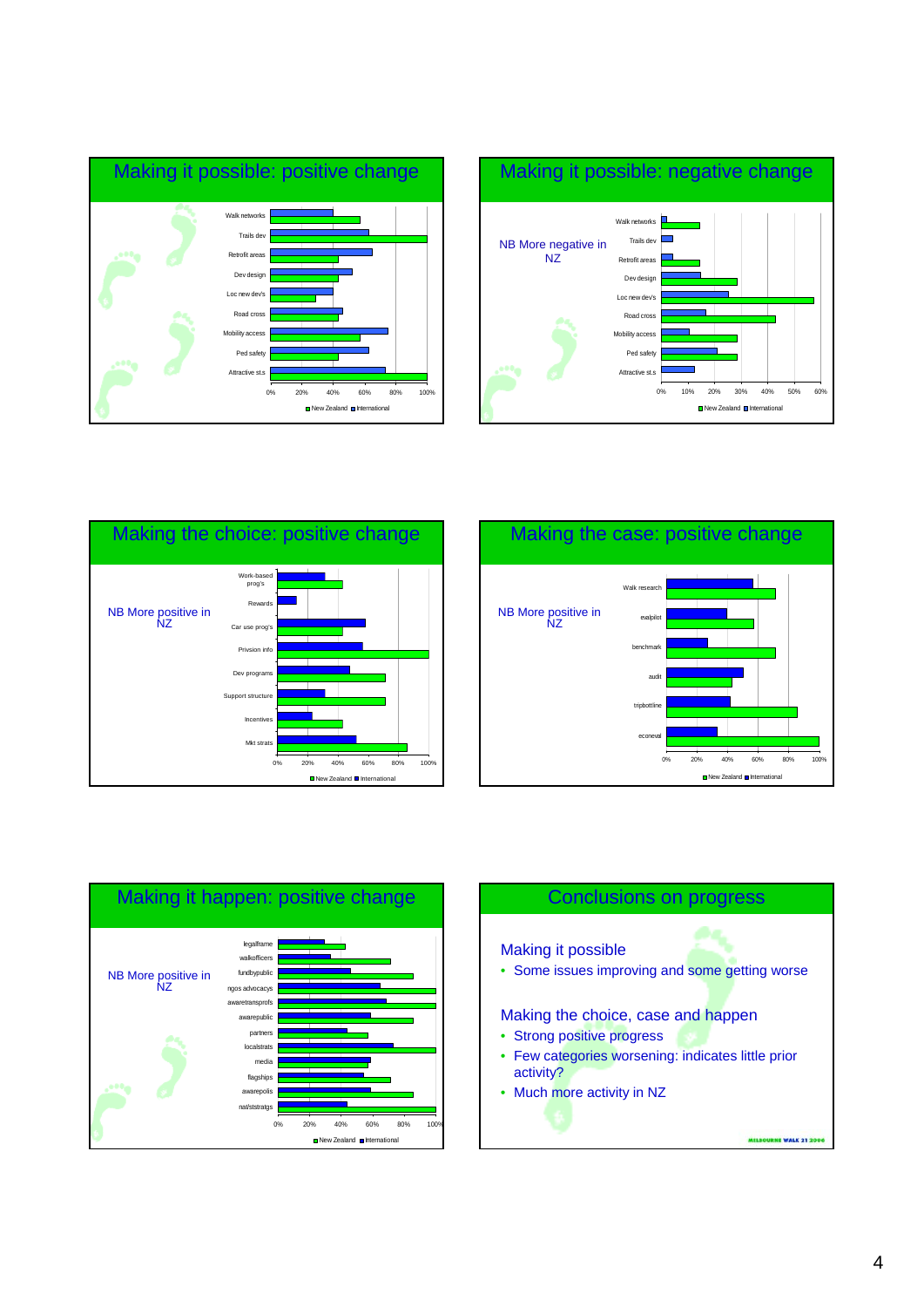







## Conclusions: global perceptions

## **Half full?**

- Intensive activity in *making the choice, making the case* and *making it happen*
- Optional walking important and growing
	- Especially health, but also use of public space and leisure and walking on trails

MELBOURNE WALK 21 200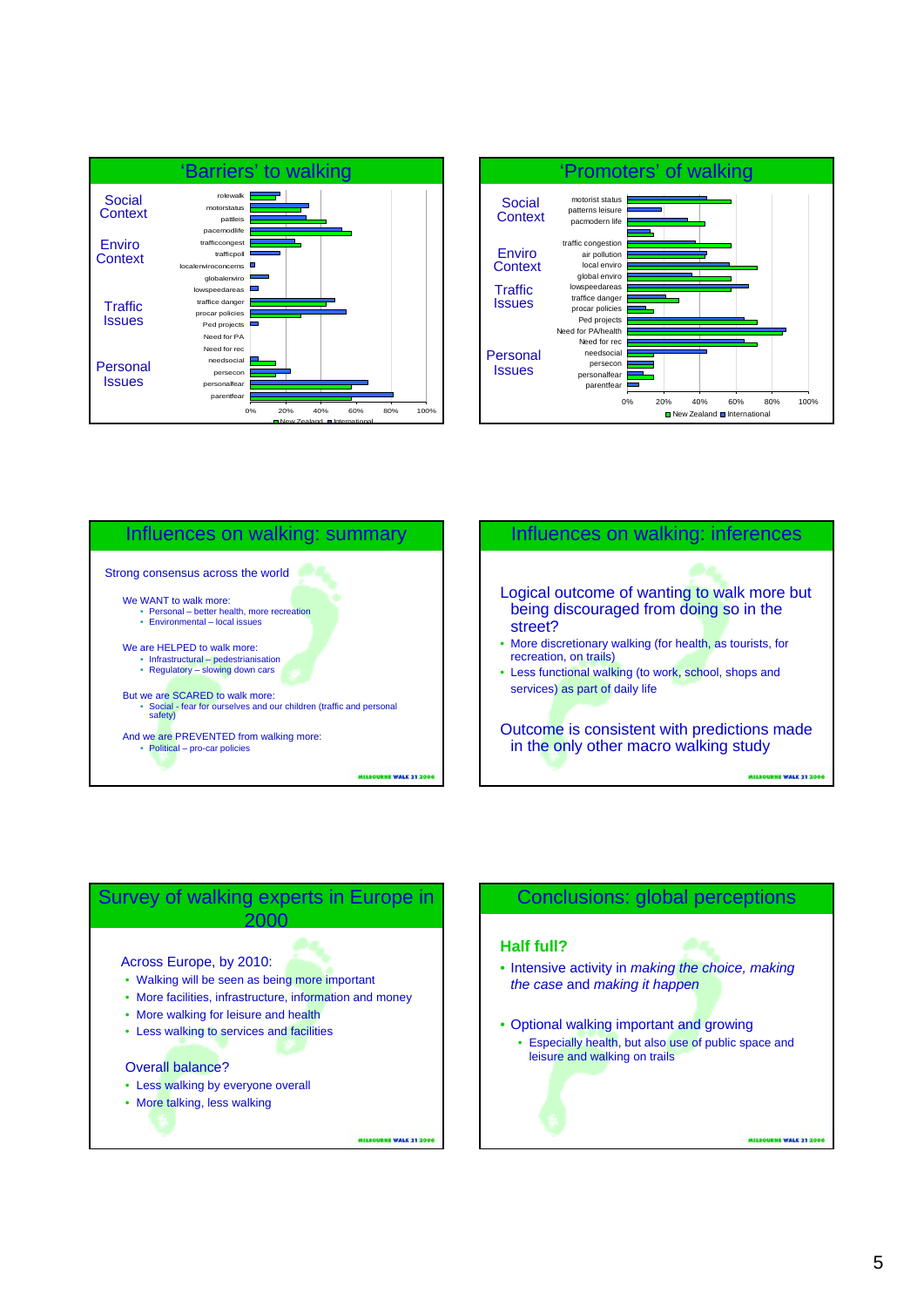

**MELBOURNE WALK 21 2006** 

## Conclusions: global action





## Continuing the global fight

#### Walk21-VII Melbourne

- Papers will be available on the Walk21 website www.walk21.com
- Accumulated papers from the previous six conferences will soon be uploaded, keyworded and searchable

#### Walk21-VIII Toronto, Canada, October 2007

• *"Putting Pedestrians First":*  www.torontowalk21.ca

**NE WALK 21 2006** 

## The International Charter for Walking, 2006

Developed in the context of the Walk21 Conferences over the past 3 years

Objective: creating healthy, efficient and sustainable communities where people choose to walk

"|/We, the undersigned recognise the benefits of walking as a key<br>indicator of healthy, efficient, socially inclusive and sustainable<br>communities and acknowledge the universal rights of people to be<br>able to walk safely and

*"We are committed to reducing the physical, social and institutional barriers that limit walking activity"*

MELBOURNE WALK 21 2006